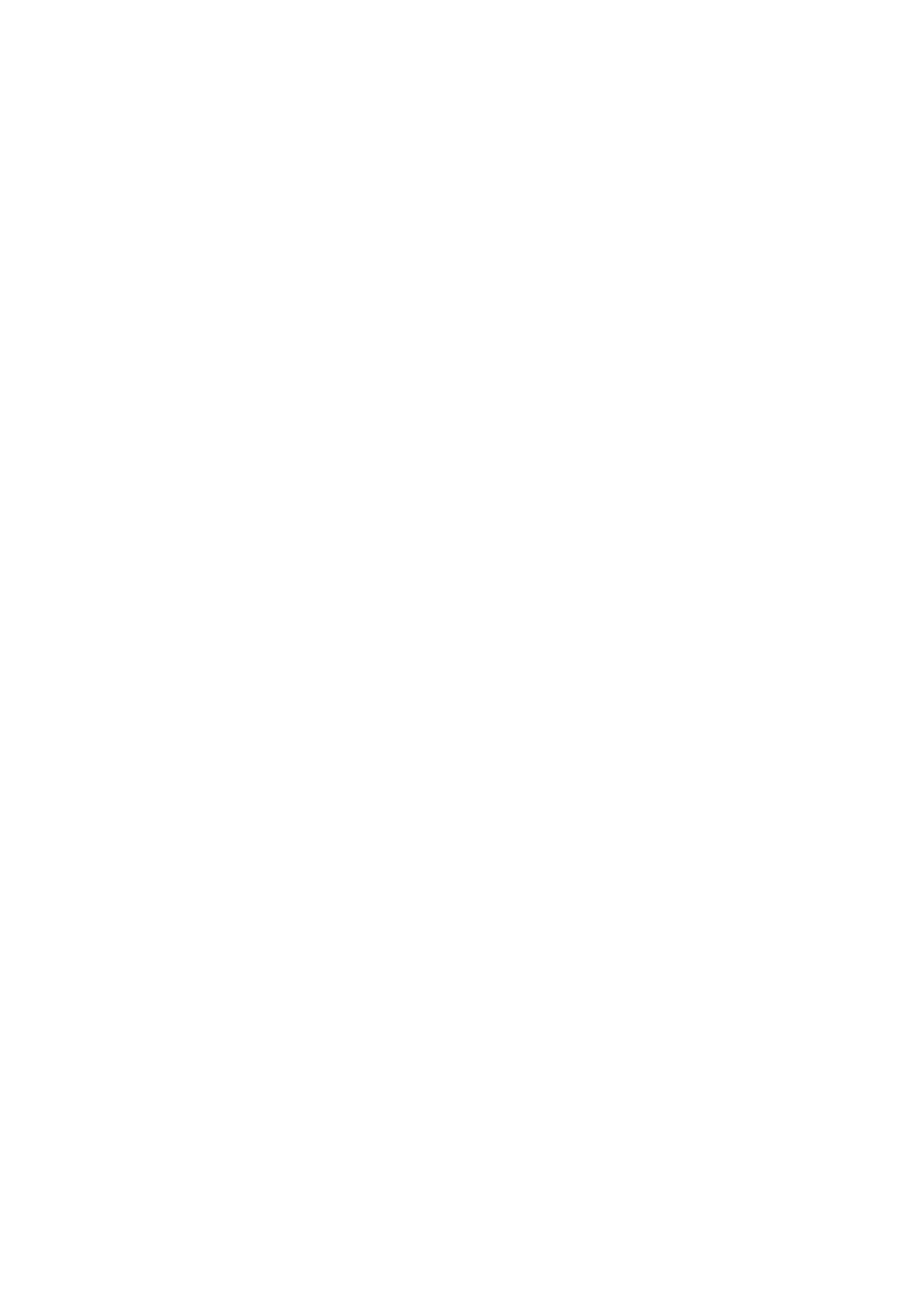## **Communications**

#### Communication overview

The EOC serves as the communication hub throughout the oil spill response. Information relevant to the response and logistical support will be channelled through it. It can also be the centre where the news media can receive information.

From the commencement of the response activity, all communications between the oil spill scene and the EOC will be by the most appropriate means, but will most likely be by cell phone, telephone or marine VHF. If supporting organisations are employed as part of the response they will use their own communication systems unless directed otherwise by the Incident Command Team (ICT). In the event of a major clean-up operation, the On-Scene Commander (OSC) may designate a suitable local site as a forward communications base. However, it is likely that a spill of this size will be a Tier 3 spill in which case Maritime New Zealand (MNZ) communications equipment will also be available.

The National Oil Spill Contingency Plan outlines the communications systems used within New Zealand that may be utilised during a Tier 3 response. Further guidance can be found in Web EoC. It is important that the Incident Command Team is familiar with the systems, as they may be useful to assist with a Tier 2 response and the ICT may be called upon to assist with a Tier 3 response centred in the Bay of Plenty.

## Communications limitations

It is possible for the cellular phone system to become overloaded in emergencies, due to the high demand placed on the system by the numerous interested parties.

In a major spill, sea, air and land clean-up operations may be taking place concurrently. Therefore, it will probably be necessary to allocate different radio frequencies or communication modes for each operation.

It is likely that a combination of methods, chosen to give the most practical response, will be confirmed 'on the day', as all methods of communication have poor coverage in some coastal areas.

#### Initial communications

In the early stages of an oil spill clean-up operation, it is likely that an interim communications base will be established in a Council vehicle fitted with RT, marine VHF and a cellular phone.

## **Safety note**

Radios, cellular phones, pagers and certain cameras must not be taken on board tankers or into a spill situation where they may ignite vapours. Only intrinsically safe devices may be used.

## **Methods of communication**

The method of communication used is dependent on the constraints imposed at the site of the spill.

There are several methods of communication available to the Incident Command Team and field personnel. These include:

- **Telephone**
- Cellular phone
- Council vehicle fitted with Trunk Radios to Council Reception
- Council vehicle fitted with Marine VHF to CD Marine VHF base set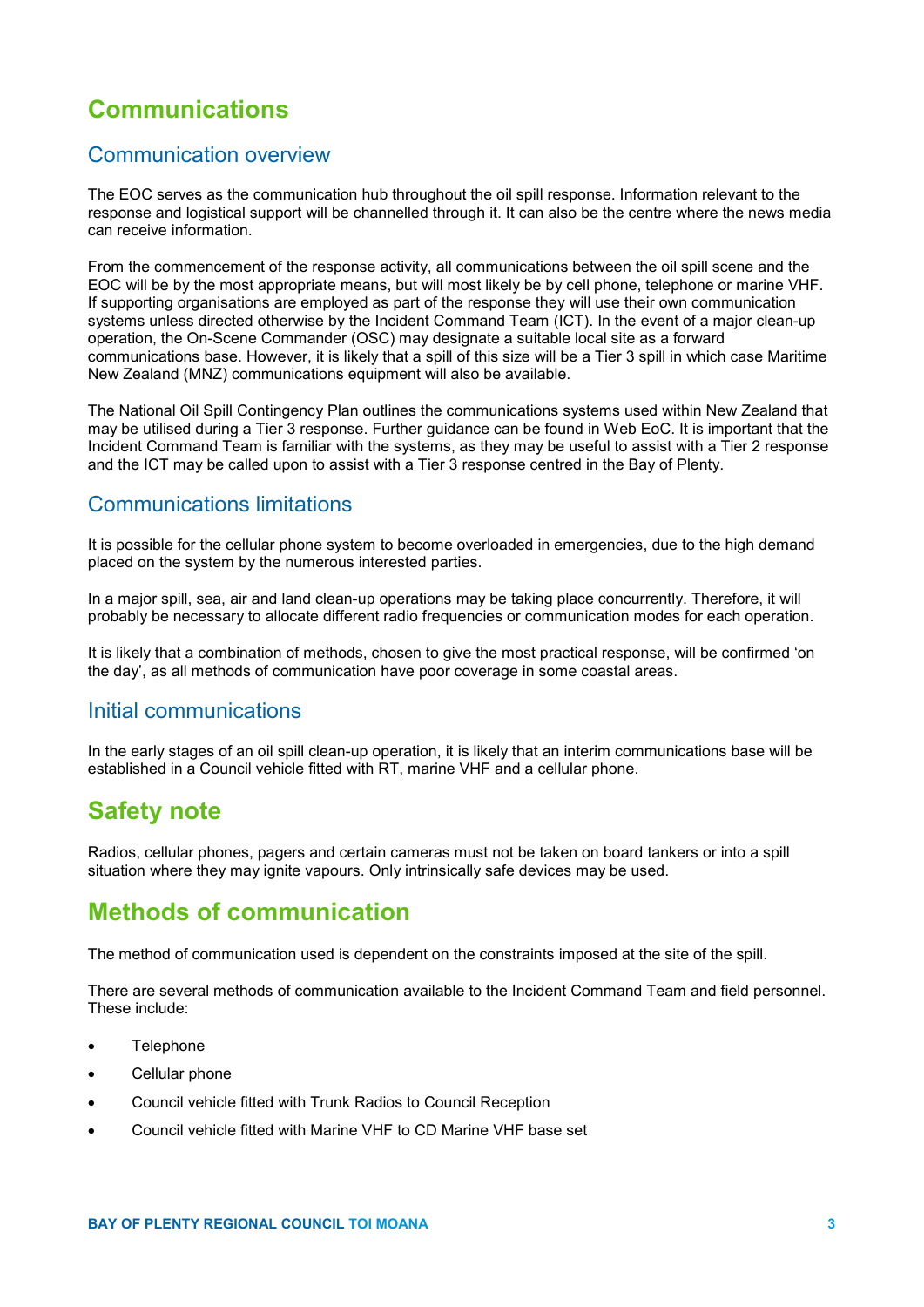- Council hand held Marine VHF radios
- 15 x hand held VHF radios + chargers (located in CDEM storeroom). These are permanently on charge and are pre-loaded with BOPRC frequencies. They are water and dust proof with up to 350 conventional VHF and UHF channels available. They are text capable and have lone worker emergency rescue alarm functions.

Full specifications are can be found in the following:

**Objective Link (A2546762):** 2017-02-14 Hand-Held Radio Specifications *[2017-02-14 Hand-Held Radio Specifications](https://objective.envbop.net/id:A2546762)*

All other supporting agencies will use their own communication networks and utilise VHF channels applicable to their normal operations.

All Department of Conservation (DOC) vehicles and hand-held radios have DOC, Simplex and marine VHF channels installed. The Department of Conservation has a large VHF network with multiple channels/transmitters covering almost all coastal Bay of Plenty areas.

#### Marine Radio communications

For a Tier 2 response, the main types of Marine Radio communications will be VHF.

Command/coordination – the following VHF channels are applicable to the Bay of Plenty region.

| <b>Radio station</b>                      | <b>VHF channel</b> |
|-------------------------------------------|--------------------|
| <b>International Calling and Distress</b> | 16                 |
| <b>Plenty Maritime Radio</b>              | 16 and 68          |
| <b>Tauranga Port Radio</b>                | 12, 16             |
| <b>Port Operations</b>                    | 12                 |
| <b>Waihi Beach Coastguard</b>             | 16, 07             |
| Tauranga Coastguard                       | 16, 01             |
| <b>Whakatane Coastguard</b>               | 16, 61             |
| Opotiki Coastguard                        | 16, 61             |
| Rotorua Lakes Coastguard                  | 16, 2              |
| Ship to Ship                              | 6, 8               |
| <b>Aguatic Events</b>                     | 17, 77             |

The Communications Coordinator should take these channels into account when allocating VHF channels to the spill event.

## Civil Aviation communications

Methods of Civil Aviation communication include VHF AM, MF/HF Single Side Band and ES Band.

The VHF AM and MF/HF Single-Side Band systems work much the same way as the marine-based systems. The National Rescue Coordination Centre in Lower Hutt is well equipped to communicate with aircraft. The EOC may also be able to link into aircraft through local aircraft control towers.

Almost every airforce plane and most major rescue helicopters are also equipped with Marine VHF radio.